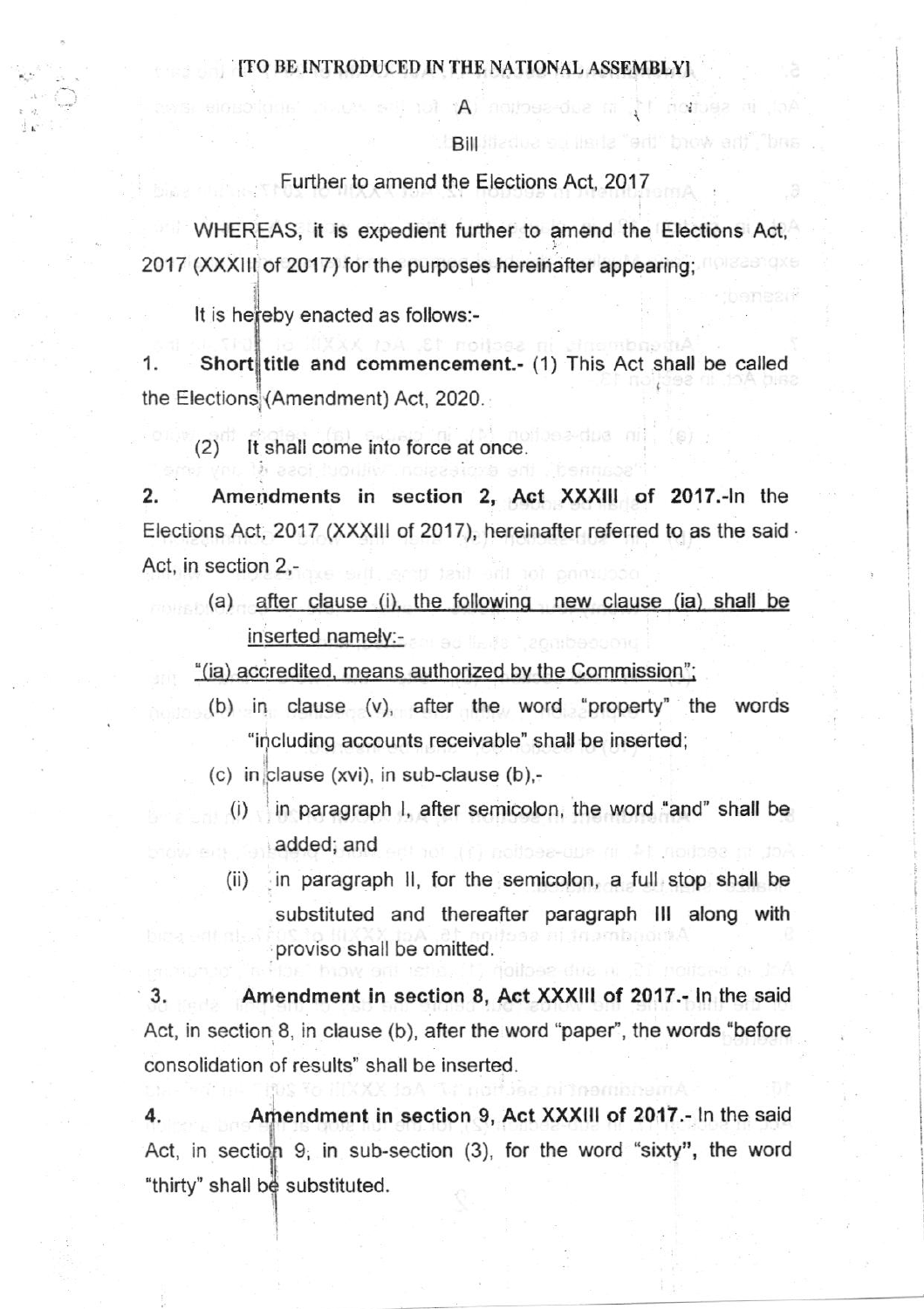5. Amendment in section 11, Act XXXIII of 2017. In the said Act, in section 11, in sub-section  $(2)$ , for the words "applicable laws" and", the word "the" shall be substituted.

6. Amendment in section 12, Act XXXIII of 2017.-In the said Act, in section 12, in clause (c), after the words "women", the expression, "non-Muslims, disabled persons and transgender" shall be inserted;

7. Amendments in section 13, Act XXXIII of 2017.-In the said Act, in section 13,-

ad. Ital

- $(a)$ in sub-section  $(4)$ , in clause  $(a)$ , before the word "scanned", the expression "without loss of any time," shall be added:
- in sub-section  $(5)$ , after the word "Commission", occurring for the first time, the expression ", within twenty-four hours after the consolidation proceedings,' shall be inserted: and (b)
- in sub-section (6), after the word "shall', the expression ", within the time specified in sub-section (10) of section 95," shall be inserted.  $(c)$

8. Amendment in section 14, Act XXXIII of 2017.-In the said Act, in section 14, in sub-section (1), for the word "prepare", the word 'finalize" shall be substituted.

9. Amendment in section 15, Act XXXIII of 2017.-In the said Act, in section 15, in sub-section (1), after the word "action", occurring for the third time, the words "but before the day of the poll" shall be inserted.

Amendment in section 17, Act XXXIII of 2017.-In the said Act, in section 17, in sub-section (2), for the full stop at the end a colon 10.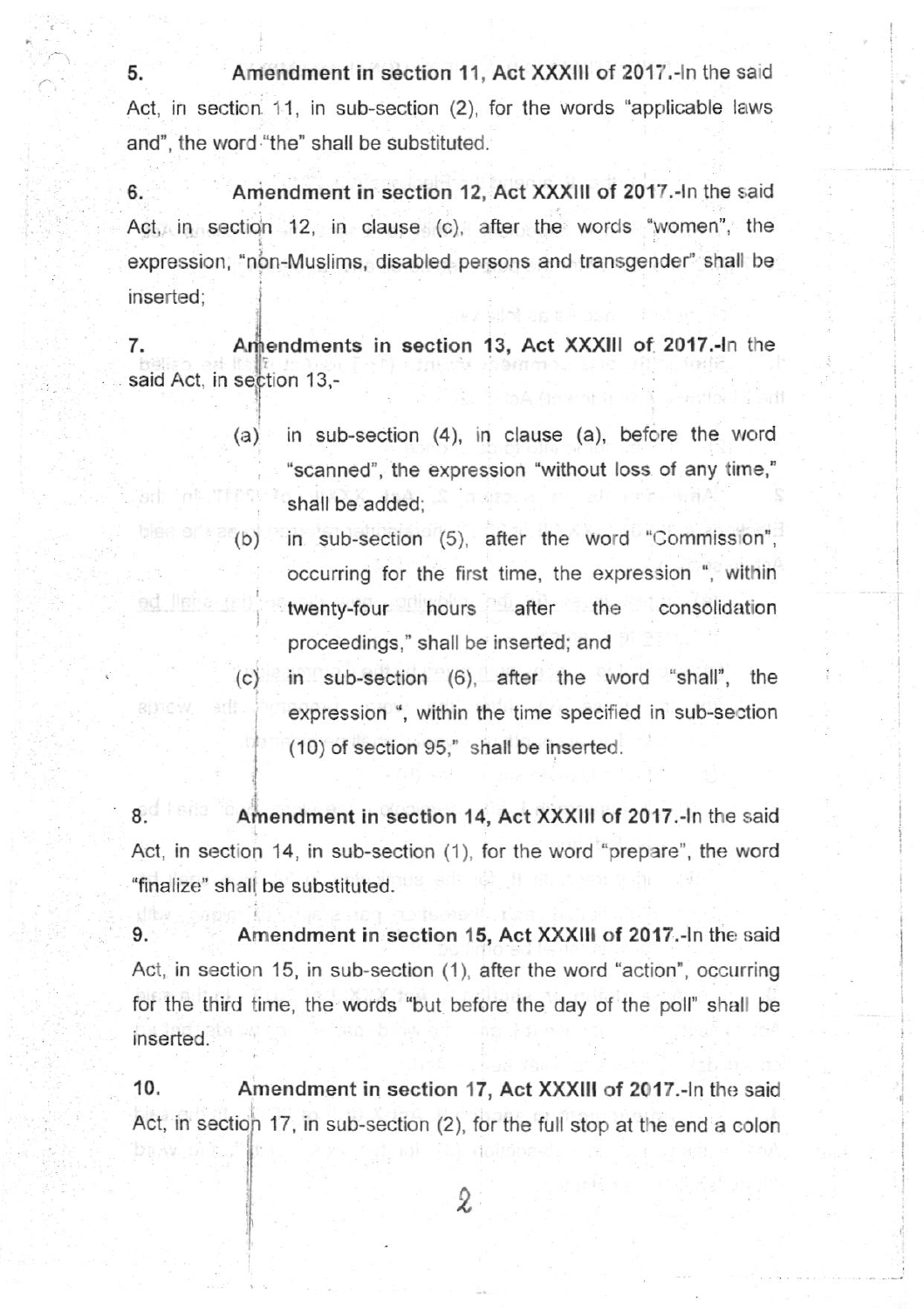shall be substituted and thereafter the following provisos shall be Omission of Sections 24, 25, 28 to added, namely:-

'Provided that the delimitation shall be on the basis of equal number of enrolled voters in every constituency of respective Provinces:

Provided further that the delimitation exercise shall be finalized at least four months prior to the notification of election programme.".

Amendments in saction 25. Act X20 iii

11. said Act, in section 20,-Amendments in section 20, Act XXXIII of 2017.- In the

(a) for sub-section (3), the following shall be substituted namely:- Commission for redistration of card-beit as a

"(3) As far as possible, variation in number of enrolled voters of constituencies of an Assembly or a local government shall not exceed five percent in any case.", and

(b) in sub-section  $(4)$ , for the word "ten", the word "five" shall be  $\frac{1}{2}$ substituted.

**12.** Amendment in section 21, Act XXXIII of 2017.-In the said Act, in section 21, after sub-section (4), the following new sub-section  $\mathfrak{h}$ shall be added, namely;-

"(5) Any person aggrieved by the decision of the Commission under this section may, within thirty days of the decision, prefer an appeal to the Supreme Court of Pakistan.'.

13. Amendment in section 23, Act XXXIII of 2017.-In the said Act, in section 23, after sub-section  $(2)$  the following new sub-section shall be added, namely:-

American in section 43, AS (Ho To Clark to To To

1 I

**(3)** The Commission may appoint as many Registration Officers for discharge of functions under sub-section (1) and sections 25(3), 35, 37, 38 and 41.

3